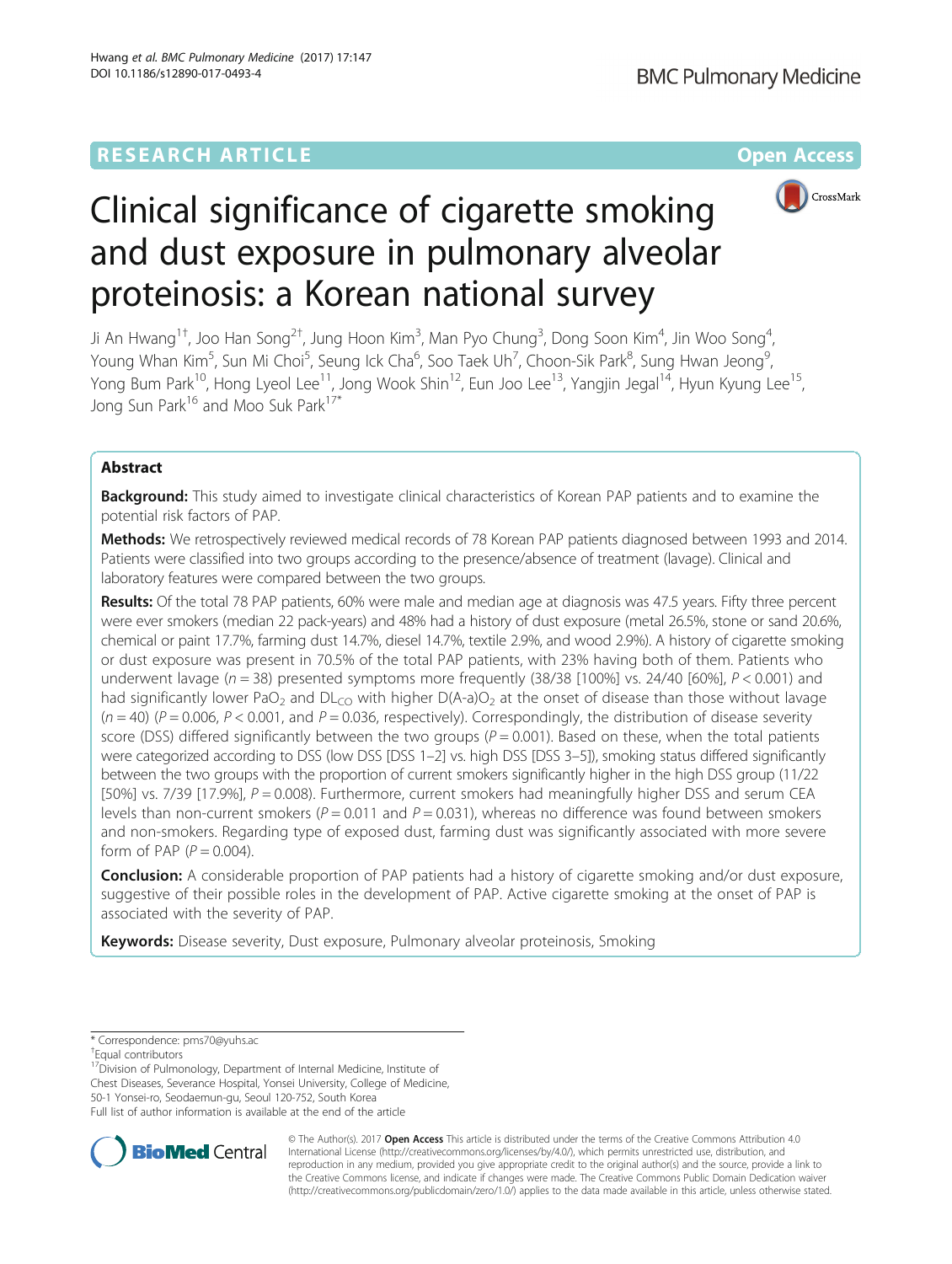# Background

Pulmonary alveolar proteinosis (PAP) is a rare disease characterized by the accumulation of excessive surfactant lipids and proteins within alveoli, leading to the impairment of gas exchange [\[1](#page-7-0)–[3](#page-7-0)]. Clinical manifestations vary from no symptoms to progressive respiratory failure [[3, 4\]](#page-7-0). Granulocyte-macrophage colony-stimulating factor (GM-CSF) deficiencies or defects in GM-CSF receptors are known to be related to the pathogenesis. GM-CSF is required for the terminal differentiation of alveolar macrophages (AMs) which play a key role in the clearance of normal surfactant proteins and phospholipids. Three different forms of PAP have been identified: idiopathic (primary or autoimmune), secondary, and hereditary [[3](#page-7-0)–[6\]](#page-7-0). More than 90% of PAP patients have idiopathic PAP (iPAP), a primary acquired disorder without familial predisposition in which GM-CSF neutralizing auto-antibodies are present [[4, 7](#page-7-0)]. Secondary PAP is associated with various underlying diseases (hematologic malignancies, immunodeficiency disorders, infections) or inhalation injuries that cause AM dysfunction or deficiency in AM number [[4, 8](#page-7-0)]. Hereditary PAP results from homozygous mutations of the genes encoding surfactant proteins and the ABCA3 transporter or from defects of the GM-CSF receptor [[9\]](#page-7-0).

To date, there have been several cross-sectional or retrospective studies enrolling a large cohort of PAP patients [\[10](#page-7-0)–[13\]](#page-7-0). Although the studies have shown similar results in the distribution of age, male predominance, clinical manifestations and treatment methods, there have been demonstrated differences in suspected risk factors of PAP such as smoking and dust exposure.

Therefore, our present study aimed to investigate clinical characteristics of Korean PAP patients and to examine the potential risk factors of PAP with a focus on smoking and dust exposure.

# Methods

# Study participants

The Korean Interstitial Lung Disease Study Group retrospectively reviewed the medical records of PAP patients diagnosed between 1993 and 2014. The data were collected from 15 tertiary referral hospitals as a national multi-center survey.

This study was approved by the Institutional Review Board (IRB) of Severance Hospital (IRB approval number: 4–2009-0372). As this was a retrospective study, the IRB waived the requirement for informed consent.

# **Diagnosis**

The diagnosis of PAP was based on diagnostic bronchoalveolar lavage (BAL) finding [[14, 15](#page-7-0)], characteristic radiologic findings, and/or histopathologic findings of specimens obtained by surgical lung biopsy or transbronchial biopsy (TBB) and/or cytologic findings in BAL samples. Characteristic radiologic findings showed interlobular septal thickening in multiple lobes and/or diffuse, patchy, geographic appearance of ground glass opacities [[16](#page-7-0)]. Diagnostic histopathologic findings included intraalveolar eosinophilic, periodic acid-Schiff (PAS)-positive material, intracellular surfactant inclusion bodies in AMs, and turbid, PAS-positive, eosinophilic BAL fluid [[14](#page-7-0), [15](#page-7-0)].

# Data collection

Baseline characteristics of the patients including age, sex, smoking status, and the presence/absence of symptoms at initial disease onset were investigated based on the medical chart review, while data on a history of dust exposure were obtained through a detailed survey of an occupational history in patients with PAP. Patients were classified into 3 categories based on the smoking status in Tables [3](#page-3-0) and [4](#page-4-0) (never smokers, ex-smokers, and current smokers). Additional analyses were conducted according to the presence/absence of current active smoking at the time of PAP diagnosis (Fig. [3a](#page-5-0); current smokers vs. non-current smokers) or smoking history itself including past and current smoking (Fig. [3b](#page-5-0); smokers vs. non-smokers). 'Non-current smokers' included both never-smokers and ex-smokers as contrasted with 'current smokers' and 'smokers' included both ex-smokers and current smokers. The extent and the pattern of radiologic lung involvements, blood gas analyses, pulmonary function test (PFT) results including diffusing capacity of the lung for carbon monoxide  $(DL_{CO})$  and forced vital capacity (FVC), and the levels of known serum biomarkers including lactate dehydrogenase (LDH) [\[5](#page-7-0), [10](#page-7-0), [12](#page-7-0), [17](#page-7-0)–[21\]](#page-7-0) and carcinoembryonic antigen (CEA) [\[10](#page-7-0), [12](#page-7-0), [20](#page-7-0), [22](#page-7-0)–[25](#page-7-0)] at the time of diagnosis were also investigated. We attained additional data on blood gas analyses and PFT results following therapeutic lavage where possible.

#### Assessment of disease severity score

Each patient was assigned a PAP disease severity score (DSS) based on the presence/absence of symptoms and the degree of  $PaO<sub>2</sub>$  at initial diagnosis, as previously described [\[25\]](#page-7-0). The categories of score ranged from DSS 1 to DSS 5: DSS 1 = no symptoms and  $PaO<sub>2</sub> \ge 70$  mmHg, DSS 2 = symptomatic and  $PaO<sub>2</sub> \ge 70$  mmHg, DSS 3 = 60 mmHg  $\leq$  PaO<sub>2</sub> < 70 mmHg, DSS 4 = 50 mmHg  $\leq$  PaO<sub>2</sub>  $< 60$  mmHg, DSS  $5 = PaO<sub>2</sub> < 50$  mmHg.

# **Statistics**

Parametric data were presented as mean (± standard deviation) and nonparametric data as median and interquartile range (IQR). Categorical variables were expressed as either percentage of the total or number as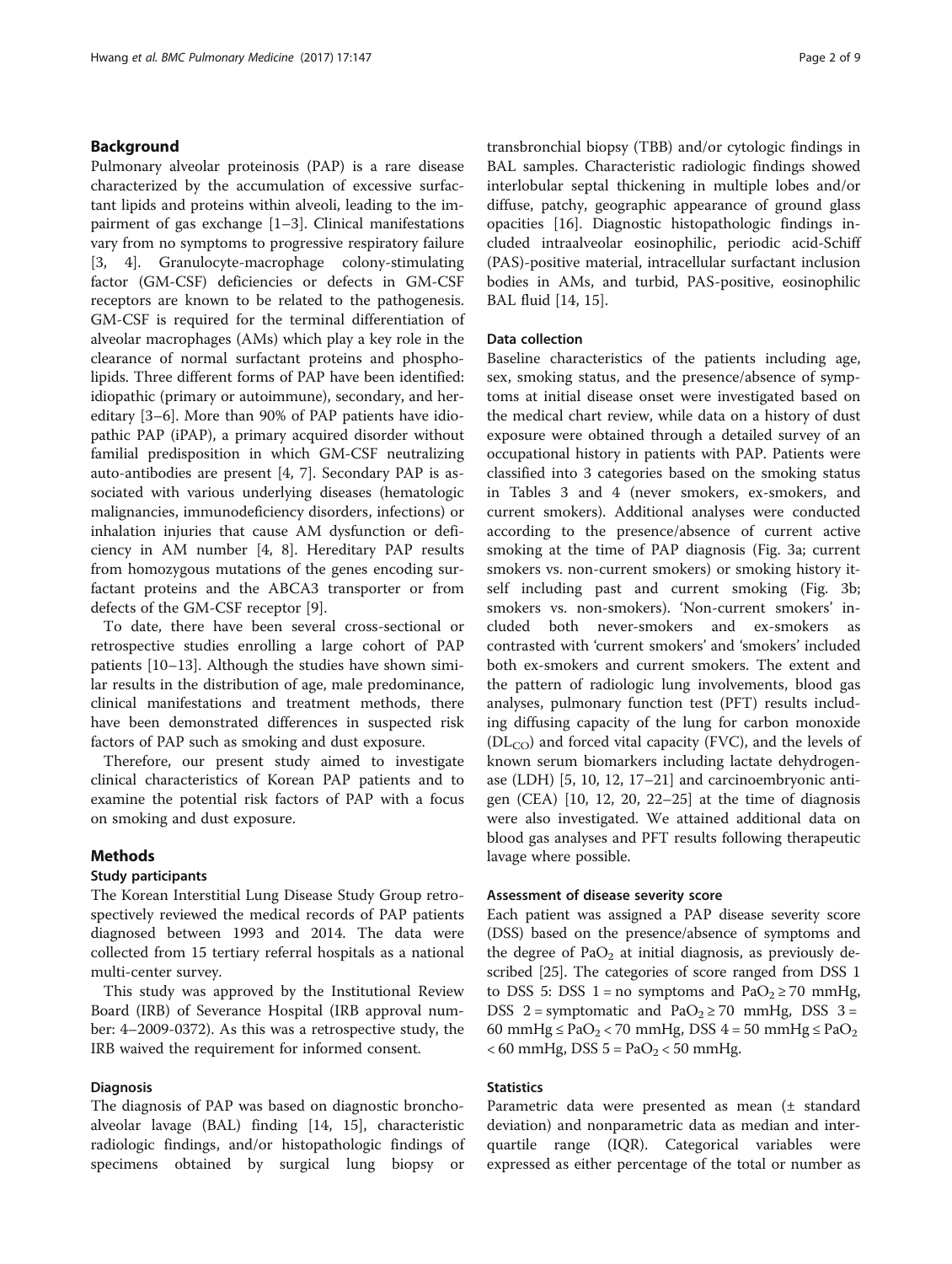appropriate. Numeric data were compared using Student's t-test or Mann-Whitney U-test, and categorical variables were compared using the Chi-square or Fisher's exact test. The degree of correlation between variables was evaluated using Pearson's or Spearman's correlation coefficient.

# Results

Baseline characteristics are summarized in Table 1. A total of 78 patients from multiple centers in Korea were enrolled including 75 patients with iPAP and 3 patients with secondary PAP with underlying diseases such as lung cancer, lymphoma, and pulmonary tuberculosis. The median age at diagnosis was 47.5 years. Forty-seven (60%) patients were male and 39 (53%) patients were ever smokers. Sixty-two (80%) patients were symptomatic at diagnosis of PAP. The proportion of patients with low DSS (DSS 1–2) was higher compared with that of patients with high DSS (DSS 4–5) (65% vs. 11%). Thirtyfour (48%) patients had a history of dust exposure. The types and the composition of exposed dust are presented as Fig. [1](#page-3-0). A history of cigarette smoking or dust exposure was present in 55 (71%) patients with PAP, with 18 (23%) patients having both of them. Thirty-two (41%) patients exhibited diffuse bilateral lung involvements and 32 (64%) of the evaluable 50 patients typical crazy paving appearance in their radiologic findings. 35 (45%) patients were diagnosed through surgical lung biopsy while 43 (55%) patients through TBB with BAL alone (Table [2](#page-3-0)). Regarding treatment, 38 (49%) patients were treated with whole or segmental lung lavage whereas 30 (50%) patients were closely observed without active treatment. Most patients survived except for 3 patients with the causes of death including respiratory failure, hepatocellular carcinoma, and pneumonia. When a significant progression of respiratory symptoms with a subsequent application of additional therapeutic lavage was considered recurrence, PAP recurred in 11 (14%) of the total 78 patients during the follow-up period.

When we compared clinical and laboratory features between patients who received lavage and those who did not, patients with lavage more frequently experienced symptoms than did those without (100% vs. 60%,  $P < 0.001$ ) (Table [3](#page-3-0)). In particular, presence of dyspnea was associated with treatment (90% vs. 40%,  $P < 0.001$ ). Also, patients with lavage had significantly lower FVC (%),  $DL_{CO}$  (%), and PaO<sub>2</sub> levels and higher  $D(A-a)O_2$ level at initial manifestation ( $P = 0.005$ ,  $P < 0.001$ ,  $P =$ 0.006 and  $P = 0.036$ , respectively). Consequently, there was a meaningful difference in the distribution of DSS between patients who underwent lavage and those who did not  $(P = 0.001)$ . Regarding type of exposed dusts, farming dust was significantly associated with treatment  $(P = 0.011)$ .

Table 1 Baseline Characteristics of the patients diagnosed with PAP between 1993 and 2014 in Korea ( $n = 78$ )

| Variables <sup>a</sup>                           | $N = 78$          |  |
|--------------------------------------------------|-------------------|--|
| Classification                                   |                   |  |
| Idiopathic                                       | 75 (96.2)         |  |
| Secondary                                        | 3(3.8)            |  |
| Age (median years [IQR])                         | 47.5 (42.5-59)    |  |
| Male                                             | 47 (60.3)         |  |
| Smoking status ( $n = 73$ )                      |                   |  |
| Never-smoker                                     | 34 (46.6)         |  |
| Ex-smoker                                        | 18 (24.6)         |  |
| Current smoker                                   | 21 (28.8)         |  |
| Symptoms                                         |                   |  |
| Symptomatic                                      | 62 (79.5)         |  |
| Asymptomatic                                     | 16 (20.5)         |  |
| Disease severity score <sup>b</sup> ( $n = 65$ ) |                   |  |
| 1                                                | 9(13.8)           |  |
| 2                                                | 33 (50.8)         |  |
| 3                                                | 16 (24.6)         |  |
| $\overline{4}$                                   | 4(6.2)            |  |
| 5                                                | 3(4.6)            |  |
| Presence of dust exposure ( $n = 71$ )           | 34 (47.9)         |  |
| Extent of radiologic involvement                 |                   |  |
| Diffuse bilateral lung involvement               | 32 (41.0)         |  |
| Chest CT pattern $(n = 50)$                      |                   |  |
| Ground glass opacity (GGO) only                  | 18 (36.0)         |  |
| GGO + crazy paving appearance                    | 32 (64.0)         |  |
| FVC % predicted                                  | $81.1 \pm 16.6$   |  |
| $DLCO$ % predicted                               | $69.5 \pm 25.2$   |  |
| $PaO2$ mm Hg                                     | $79.1 \pm 24.7$   |  |
| $D(A-a)O2$ mm Hg                                 | $28.1 \pm 15.2$   |  |
| Hb g/dL                                          | $14.1 \pm 2.3$    |  |
| LDH U/L                                          | $419.3 \pm 180.7$ |  |
| CEA ng/mL                                        | $7.0 \pm 7.8$     |  |
| Follow-up days (median [IQR])                    | 677 (214-1588)    |  |

IQR interquartile range, FVC forced vital capacity,  $DL_{CO}$  diffusing capacity of the lung for carbon monoxide, Hb hemoglobin, LDH lactate dehydrogenase, CEA carcinoembryonic antigen

a Parametric data are shown as means (± standard deviation) and

nonparametric data as medians and interquartile ranges (IQRs). Dichotomous or discontinuous variables are presented as numbers (%)

b Data on arterial blood gas analyses could not be obtained in 13 patients. The categories of score ranged from DSS 1 to DSS 5 as described previously<sup>17</sup>; DSS 1 = no symptoms and PaO<sub>2</sub>  $\ge$  70 mmHg, DSS 2 = symptomatic and PaO<sub>2</sub>  $\ge$ 70 mmHg, DSS 3 = 60 mmHg  $\leq$  PaO<sub>2</sub> < 70 mmHg, DSS 4 = 50 mmHg  $\leq$  PaO<sub>2</sub>  $<$  60 mmHg, DSS 5 = PaO<sub>2</sub>  $<$  50 mmHg

When we classified the total patients into two groups (patients with low DSS [DSS 1–2] vs. patients with high DSS [DSS 3–5]) according to whether the patients had hypoxemia or not in arterial blood gas analyses at the time of diagnosis (Table [4\)](#page-4-0), smoking status differed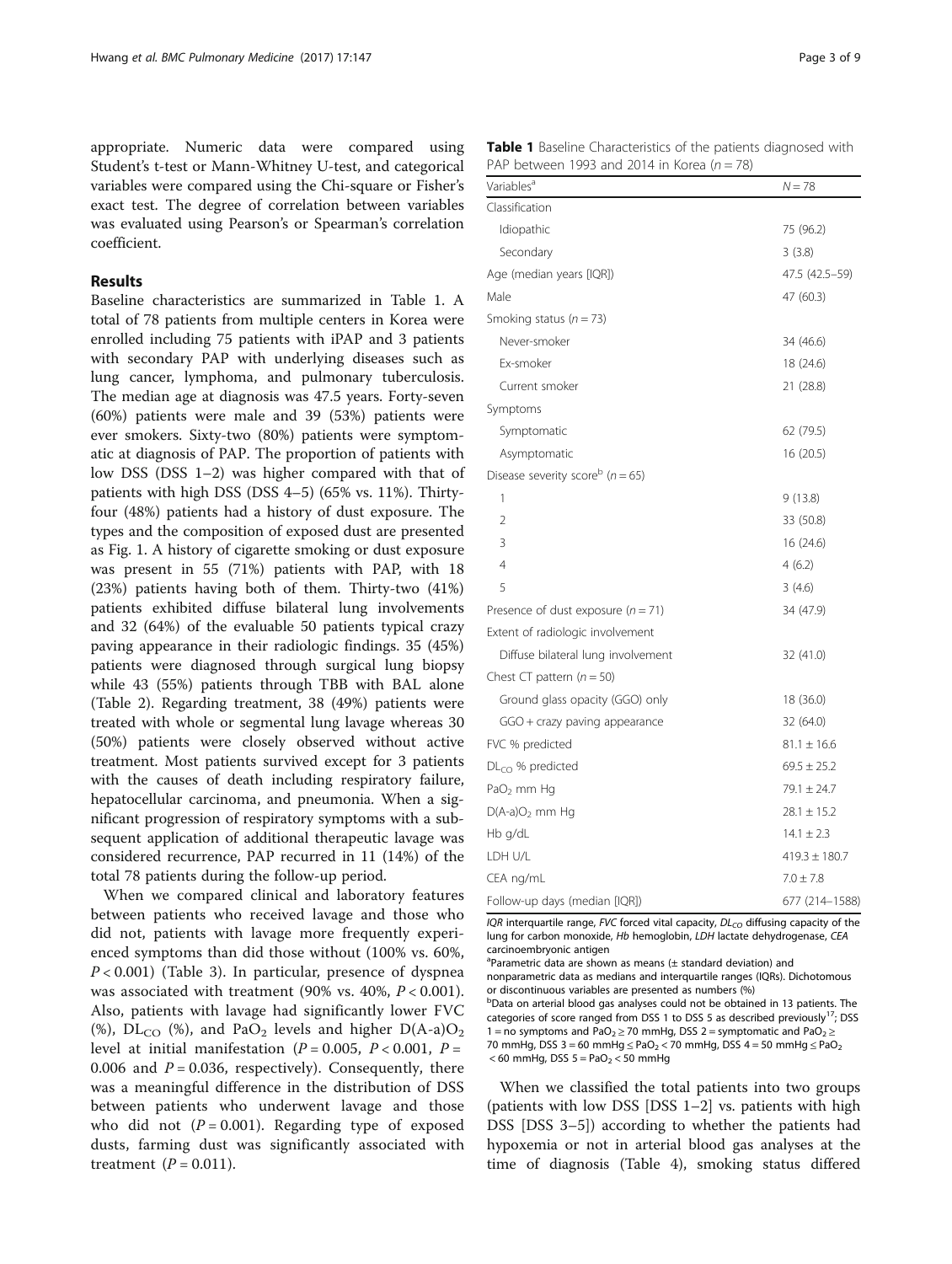<span id="page-3-0"></span>

significantly between the two groups  $(P = 0.023)$ . The proportion of current smokers were significantly higher in patients with high DSS than in those with low DSS (50% vs. 18%,  $P = 0.008$ ). Regarding type of exposed dust, farming dust was significantly associated with high DSS  $(45\% \text{ vs. } 0\%, P = 0.004).$ 

Patients with high DSS had meaningfully lower FVC (%),  $DL_{CO}$  (%), and PaO<sub>2</sub> levels, and higher  $D(A-a)O<sub>2</sub>$  level than those with low DSS. Furthermore, DSS was positively correlated with  $D(A-a)O_2$   $(r = 0.746, P < 0.001)$  and inversely with PaO<sub>2</sub> (r = -0.646, P < 0.001), DL<sub>CO</sub> (%) (r =  $-0.533$ ,  $P < 0.001$ ) and FVC (%) ( $r = -0.398$ ,  $P = 0.002$ ) (Fig. [2](#page-5-0)). However, DSS did not correlate with the known serum severity markers (DSS–LDH:  $r = -0.209$ ;  $P = 0.222$ , DSS–CEA:  $r = 0.406$ ;  $P = 0.215$ ).

Further analysis revealed that current smokers had significantly higher DSS (Fig. [3a\)](#page-5-0) and serum CEA levels than non-current smokers (DSS:  $2.8 \pm 0.9$  vs. 2.2 ± 0.9;  $P = 0.011$ , CEA:  $8.9 \pm 8.2$  ng/mL vs.  $5.4 \pm$ 7.6 ng/mL;  $P = 0.031$ ), whereas serum LDH level was

Table 2 Diagnostic and treatment methods of the patients diagnosed with PAP between 1993 and  $2014$  in Korea (n - 78)

| $N = 78$  |
|-----------|
|           |
|           |
| 35 (44.9) |
| 65 (83.3) |
|           |
| 39 (50.0) |
| 35 (44.9) |
| 3(3.8)    |
| 4(5.1)    |
| 75 (96.2) |
|           |

TBB transbronchial biopsy, BAL bronchoalveolar lavage, GM-CSF granulocytemacrophage colony-stimulating factor

a Dichotomous or discontinuous variables are presented as numbers (%) <sup>b</sup>Among the patients who were treated with GM-CSF, 3 patients were also treated by whole lung lavage

| Table 3 Comparison of the clinical and laboratory features      |
|-----------------------------------------------------------------|
| between patients who received lavage ( $n = 40$ ) and those who |
| did not $(n=38)$                                                |

| Variables <sup>a</sup>                            | No Lavage<br>$(n = 40)$ | Lavage<br>$(n = 38)$ | P value |
|---------------------------------------------------|-------------------------|----------------------|---------|
| Age (median years [IQR])                          | 46 (39-54)              | 49 (44-61)           | 0.089   |
| Male                                              | 24 (60.0)               | 23 (60.5)            | 0.962   |
| Smoking status ( $n = 73$ )                       |                         |                      | 0.878   |
| Never smoker                                      | 19 (50.0)               | 15 (42.9)            |         |
| Fx-smoker                                         | 9(23.7)                 | 9(25.7)              |         |
| Current smoker                                    | 10(26.3)                | 11(31.4)             |         |
| Presence of symptoms                              | 24 (60.0)               | 38 (100.0)           | < 0.001 |
| Presence of dyspnea                               | 16 (40.0)               | 34 (89.5)            | < 0.001 |
| Presence of dust<br>exposure $(n = 71)$           | 19 (48.7)               | 15 (46.9)            | 0.403   |
| Type of exposed dust                              |                         |                      |         |
| Farming                                           | 0(0)                    | 5(33.3)              | 0.011   |
| Metal                                             | 6(31.6)                 | 3(20.0)              | 0.697   |
| Stone or sand                                     | 6(31.6)                 | 1(6.7)               | 0.104   |
| Chemical or paint                                 | 4(21.0)                 | 2(13.3)              | 0.672   |
| Diesel                                            | 3(15.8)                 | 2(13.3)              | 1.000   |
| Textile                                           | 0(0)                    | 1(6.7)               | 0.441   |
| Wood                                              | 0(0)                    | 1(6.7)               | 0.441   |
| Disease severity score <sup>b</sup><br>$(n = 65)$ |                         |                      | 0.001   |
| 1                                                 | 9(31.0)                 | 0(0)                 |         |
| 2                                                 | 13 (44.8)               | 20 (55.6)            |         |
| 3                                                 | 7(24.1)                 | 9(25.0)              |         |
| 4                                                 | 0(0)                    | 4(11.1)              |         |
| 5                                                 | 0(0)                    | 3(8.3)               |         |
| FVC % predicted                                   | $86.7 \pm 15.8$         | $75.5 \pm 15.7$      | 0.005   |
| $DLCO$ % predicted                                | $82.3 \pm 20.7$         | $57.5 \pm 23.3$      | < 0.001 |
| $PaO2$ mm Hg                                      | $88.2 \pm 30.8$         | $71.7 \pm 15.4$      | 0.006   |
| $D(A-a)O2$ mm Hg                                  | $23.6 \pm 14.5$         | $31.6 \pm 15.1$      | 0.036   |
| LDH U/L                                           | $389.4 \pm 171.9$       | $450.6 \pm 188.6$    | 0.239   |
| CEA ng/mL                                         | $4.2 \pm 1.9$           | $10.3 \pm 10.8$      | 0.760   |

IQR interquartile range, NA not applicable, FVC forced vital capacity,  $D L_{CO}$ diffusing capacity of the lung for carbon monoxide, LDH lactate dehydrogenase, CEA carcinoembryonic antigen

 ${}^{a}$ Parametric data are shown as means ( $\pm$  standard deviation) and

nonparametric data as medians and interquartile ranges (IQRs). Dichotomous or discontinuous variables are presented as numbers (%)

<sup>b</sup>Data on arterial blood gas analyses could not be obtained in 13 patients. The categories of score ranged from DSS 1 to DSS 5 as described previously<sup>17</sup>; DSS 1 = no symptoms and PaO<sub>2</sub>  $\geq$  70 mmHg, DSS 2 = symptomatic and PaO<sub>2</sub>  $\geq$ 70 mmHg, DSS 3 = 60 mmHg  $\leq$  PaO<sub>2</sub> < 70 mmHg, DSS 4 = 50 mmHg  $\leq$  PaO<sub>2</sub>  $<$  60 mmHg, DSS 5 = PaO<sub>2</sub>  $<$  50 mmHg

not different between the two groups. However, when we categorized patients into smokers and nonsmokers, no difference was found between the two groups with regard to DSS (Fig. [3b\)](#page-5-0), serum CEA, or LDH level.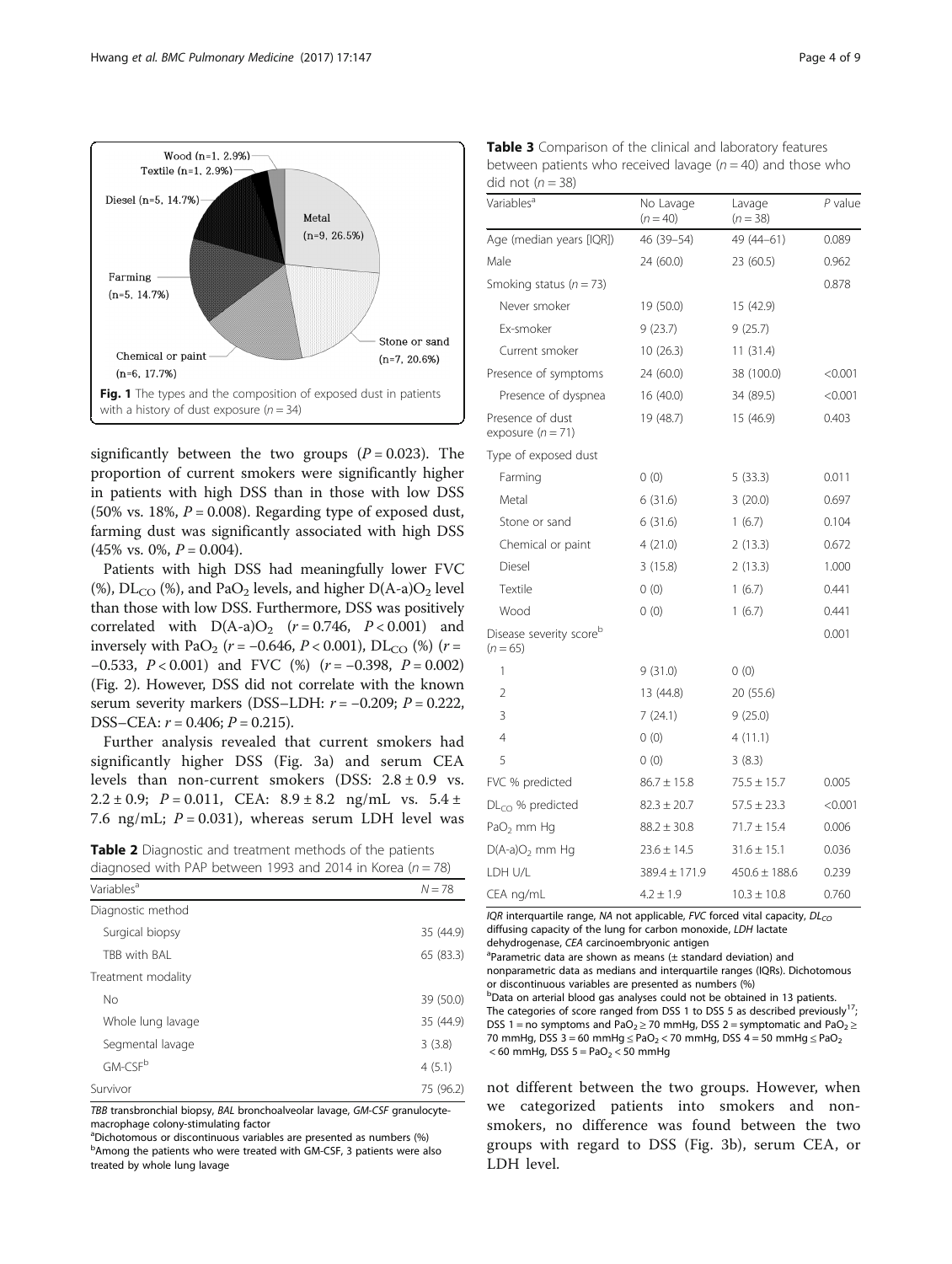<span id="page-4-0"></span>

| <b>Table 4</b> Comparison of the clinical and laboratory features |  |
|-------------------------------------------------------------------|--|
| between patients with low DSS ( $n = 42$ ) and those with high    |  |
| DSS $(n=23)$                                                      |  |

| Variables <sup>a</sup>                  | Low DSS <sup>b</sup><br>$(n = 42)$ | High DSS<br>$(n = 23)$ | P value |
|-----------------------------------------|------------------------------------|------------------------|---------|
| Age (median years [IQR])                | 48 (41-59)                         | 46 (44-59)             | 0.878   |
| Male                                    | 24 (57.1)                          | 16 (69.6)              | 0.325   |
| Smoking status ( $n = 61$ )             |                                    |                        | 0.023   |
| Never smoker                            | 18 (46.2)                          | 9(40.9)                | 0.692   |
| Ex-smoker                               | 14 (35.9)                          | 2(9.1)                 | 0.018   |
| Current smoker                          | 7(17.9)                            | 11(50.0)               | 0.008   |
| Presence of symptoms                    | 33 (78.6)                          | 22 (95.7)              | 0.084   |
| Presence of dyspnea                     | 25 (59.5)                          | 19 (82.6)              | 0.057   |
| Presence of dust exposure<br>$(n = 59)$ | 18 (47.4)                          | 11 (52.4)              | 0.712   |
| Type of exposed dust                    |                                    |                        |         |
| Farming                                 | 0(0)                               | 5(45.4)                | 0.004   |
| Metal                                   | 6(33.3)                            | 3(27.3)                | 1.000   |
| Stone or sand                           | 4(22.2)                            | 0(0)                   | 0.268   |
| Chemical or paint                       | 4(22.2)                            | 1(9.1)                 | 0.622   |
| Diesel                                  | 2(11.1)                            | 2(18.2)                | 0.622   |
| Textile                                 | 1(5.6)                             | 0(0)                   | 1.000   |
| Wood                                    | 1(5.6)                             | 0(0)                   | 1.000   |
| FVC % predicted                         | $83.2 \pm 15.5$                    | $73.3 \pm 16.1$        | 0.05    |
| $DLCO$ % predicted                      | $75.6 \pm 23.9$                    | $51.0 \pm 22.8$        | 0.001   |
| PaO <sub>2</sub> mm Hq                  | $88.8 \pm 25.2$                    | $61.4 \pm 9.5$         | < 0.001 |
| $D(A-a)O2$ mm Hq                        | $20.7 \pm 11.1$                    | $42.2 \pm 11.7$        | < 0.001 |
| LDH U/L                                 | $433.9 \pm 182.4$                  | $352.6 \pm 157.3$      | 0.251   |
| CEA ng/mL                               | $6.4 \pm 8.7$                      | $9.6 \pm 8.6$          | 0.294   |
| Treatment                               |                                    |                        | 0.116   |
| No                                      | 21 (50.0)                          | 7(30.4)                | 0.128   |
| Whole lung lavage                       | 18 (42.9)                          | 16 (69.6)              | 0.039   |
| Segmental lavage                        | 2(4.8)                             | 0(0)                   | 0.536   |
| GM-CSF <sup>c</sup>                     | 3(7.1)                             | 0(0)                   | 0.547   |

DSS disease severity score, IQR interquartile range, NA not applicable, FVC forced vital capacity,  $DL_{CO}$  diffusing capacity of the lung for carbon monoxide, LDH lactate dehydrogenase, CEA carcinoembryonic antigen  $a$ Parametric data are shown as means ( $\pm$  standard deviation) and nonparametric data as medians and interquartile ranges (IQRs). Dichotomous or discontinuous variables are presented as numbers (%) <sup>b</sup>Data on arterial blood gas analyses could not be obtained in 13 patients among the total 78 patients. The categories of score ranged from DSS 1 to DSS 5 as described previously<sup>17</sup>; DSS 1 = no symptoms and PaO<sub>2</sub>  $\ge$  70 mmHg, DSS 2 = symptomatic and PaO<sub>2</sub>  $\geq$  70 mmHg, DSS 3 = 60 mmHg  $\leq$  PaO<sub>2</sub> < 70 mmHg, DSS 4 = 50 mmHg  $\leq$  PaO<sub>2</sub> < 60 mmHg, DSS 5 = PaO<sub>2</sub> < 50 mmHg Among the patients who were treated with GM-CSF, two patients were also treated by whole lung lavage

The total exposed dose of cigarette smoking (number of cigarette pack-years [PYs]) significantly correlated with indicators of PAP severity such as DSS ( $r = 0.567$ ,  $P =$ 0.028), PaO<sub>2</sub> ( $r = -0.597$ , P = 0.019), and D(A-a)O<sub>2</sub> ( $r =$ 0.624,  $P = 0.017$ ) in patients with both dust exposure and cigarette smoking history ( $n = 18$ ). Such correlations were stronger in patients with both dust exposure and current active smoking at PAP diagnosis  $(n = 12; \text{PY-PaO}_2; r =$  $-0.627$ ,  $P = 0.053$ ;  $PY-D(A-a)O_2$ :  $r = 0.724$ ,  $P = 0.028$ ).

# **Discussion**

Our present study investigated clinical characteristics of Korean PAP patients over 20 years, and examined the potential risk factors of PAP with a focus on smoking and dust exposure.

We classified the total patients into two groups according to whether or not the patients were treated with lavage and analyzed the differences. Treated patients presented symptoms more frequently and had significantly lower PaO<sub>2</sub> and DL<sub>CO</sub> (%) with higher D(A-a)O<sub>2</sub> at the onset of disease than patients who were not treated. The presence of symptoms correlated with increased hypoxia and decreased diffusing capacity. Correspondingly, the distribution of DSS differed significantly between the two groups. Based on these results, we categorized all patients according to the level of DSS and discovered that current smoking is significantly associated with PAP severity. In support of this finding, we demonstrated that CEA levels, a biomarker for PAP severity, were higher in current smokers compared to non-current smokers. However, when we classified the patients into smokers and non-smokers, we could not find such a difference. Regarding type of exposed dust, farming dust was associated with more severe form of PAP.

Despite a few preexisting well-designed clinical studies, no other studies have demonstrated a relationship between cigarette smoking and PAP. Seymour and colleagues reported in their meta-analysis that 72% of PAP patients were smokers with male predominance, but no differences were found regarding symptoms, serum LDH level, PaO<sub>2</sub>, or D(A-a)O<sub>2</sub> between smokers and nonsmokers [[5\]](#page-7-0). Also, one study from Germany reported that, among 70 PAP patients over a 30-year period, 79% were smokers [[12\]](#page-7-0), contrasting with 56% of 248 patients in a Japanese national study [\[10](#page-7-0)]. Although the proportion of smokers varies, all the above-mentioned studies have analyzed the difference between smokers and nonsmokers and could not prove an association between smoking and PAP. However, our study revealed that active smoking at the onset of disease but not past smoking is associated with the severity of PAP, although it is not clear that cigarette smoking itself initiates or induces PAP. That might explain the study result of Bonella et al. in which active current smokers required a higher number of whole lung lavages for achieving remission than did non-smokers [[12\]](#page-7-0).

Then, what is the possible mechanism by which cigarette smoking affects the severity of PAP? First of all, it is notable that some similarities exist between PAP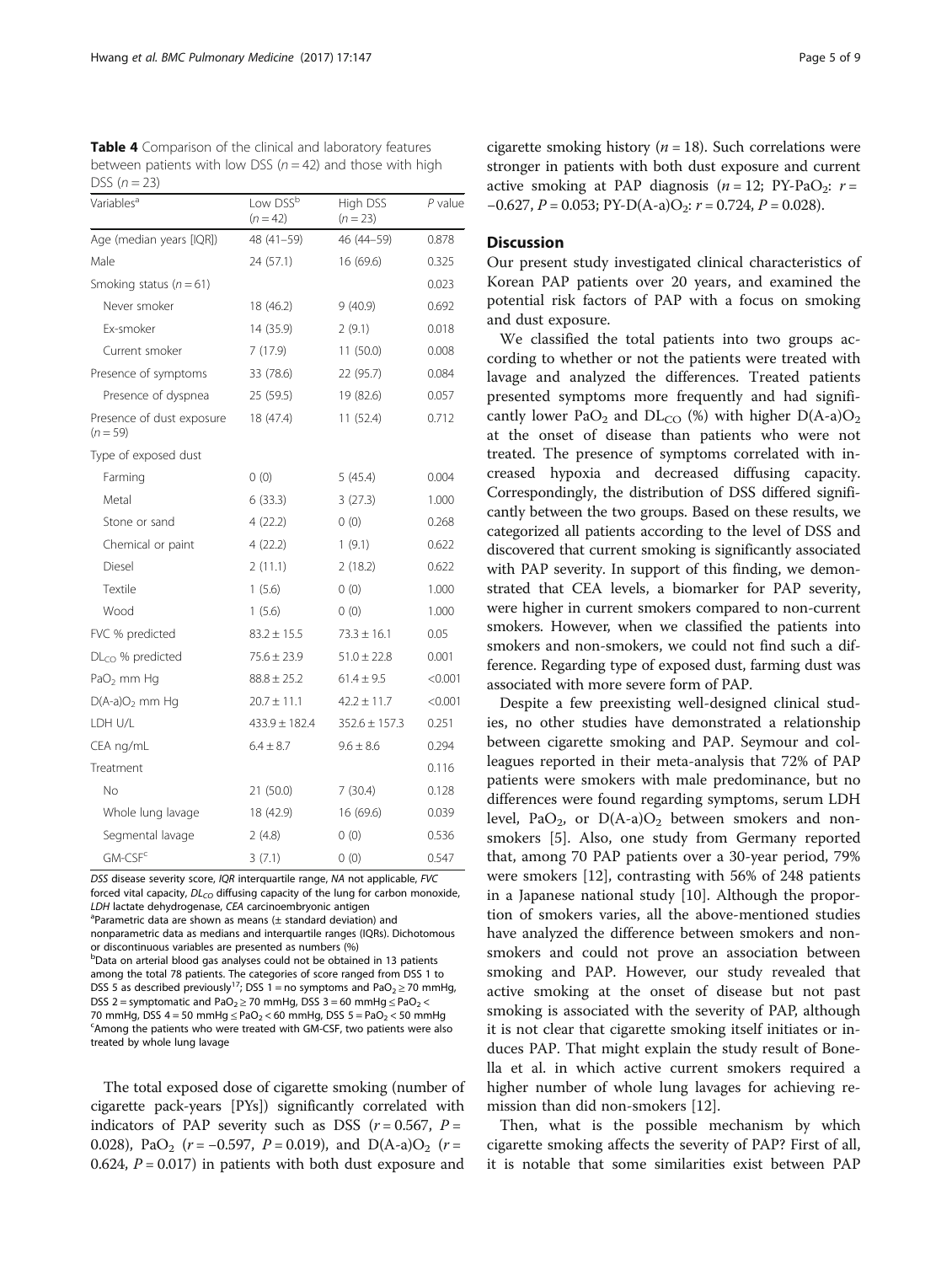<span id="page-5-0"></span>

and other antibody-mediated systemic diseases with pulmonary manifestations such as Goodpasture's syndrome. A causative relationship between active smoking and Goodpasture's syndrome has been proposed in several previous studies based on the fact that a high proportion of patients with lung hemorrhage were active smokers. They suggested the possibility that cigarette smoke could increase the permeability of lung capillaries to allow preformed circulating antibodies to reach the alveolar basement membrane (ABM), or that smoking and other inhaled toxins could alternatively change antigenic

determinants in the ABM, inducing formation of anti-ABM antibodies or enabling them to cross-react with anti-glomerular basement membrane (anti-GBM) antibodies [[26, 27\]](#page-7-0). Moreover, similar to the former mechanism, some preclinical studies have shown that a high concentration of inspired oxygen or hydrocarbon fumes can induce permeability changes in lung capillaries [[28](#page-7-0)–[30](#page-7-0)].

It has also recently been demonstrated that cigarette smoke not only alters epithelial barrier functions, but also directly induces endothelial cell barrier disruption via

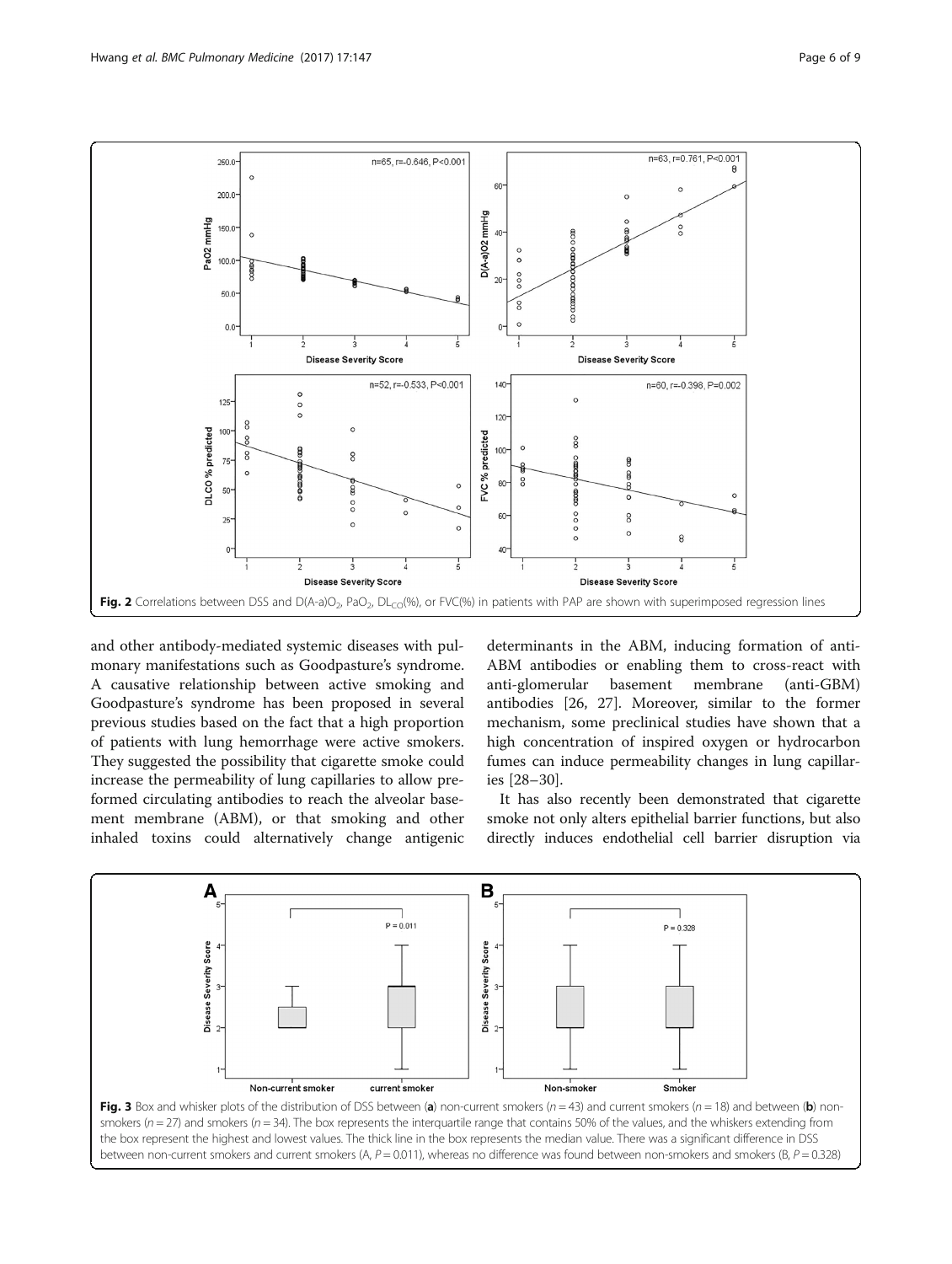oxidative stress-dependent and ceramide-mediated cytoskeletal changes in a dose- and time-dependent manner [[31](#page-7-0)]. While breaches of the epithelial barrier might induce wound-repair inflammatory responses, disruption of the endothelial barrier can directly increase access of circulating proteins, plasma, and inflammatory cells to the interstitium and alveolar spaces [[31](#page-7-0)–[34\]](#page-8-0). Therefore, by inducing direct changes in the permeability of the lung capillaries, cigarette smoking can presumably enable preformed antibodies (Abs) like anti-GM-CSF Abs to leak out through the lung capillaries to reach alveolar spaces, causing iPAP. Due to the dose-dependent relationship between cigarette smoke and endothelial layer damage, we can speculate that PAP severity would change according to the amount of smoking. In consonance with this, our present study showed that significant correlations were observed between the total exposed dose of cigarette smoking and indicators of PAP severity in patients with both dust exposure and cigarette smoking history.

Prior studies of Lin et al. also revealed that, whereas the level of serum anti-GM-CSF Abs did not correlate with severity of iPAP, the level of anti-GM-CSF Abs in BAL fluid directly correlated with disease severity markers such as serum LDH, PaO<sub>2</sub>, D(A-a)O<sub>2</sub> and  $DL<sub>CO</sub>$ , further predicting the need for subsequent therapeutic lavage, which implies the interrelation between degree of alveolar capillary damage and severity of iPAP [[19, 21\]](#page-7-0).

Meanwhile, serum LDH, KL-6, and CEA are wellestablished biomarkers related to severity of PAP which reflect alveolar epithelial cell damage to a certain degree [[18, 22](#page-7-0)–[25\]](#page-7-0). In the present study, although mean serum CEA level was elevated in both current and noncurrent smokers, currently smoking patients had significantly higher serum CEA level than non-current smokers ( $P = 0.031$ ). However, there was no difference between smokers and non-smokers, similar to the previous result of Fujishima et al. [\[22](#page-7-0)], supporting that active smoking at the onset of PAP but not past smoking is associated with more severe disease manifestations. In addition, considering that serum CEA level is associated with smoking in a dose-dependent manner, however, after cessation of smoking, elevated CEA level decreases to the range of non-smokers [[35, 36\]](#page-8-0), the well-established relationship between serum CEA level and iPAP severity should be reappraised in terms of that between current smoking and severity of iPAP.

Regarding type of dust exposure, farming dust was associated with more severe form of PAP in our present study, although other types of exposed dusts revealed not to be associated with PAP severity, presumably due to the small number of patients. In possible relation to this, some preclinical studies have shown that the degree of lung injury differs according to the type and degree of

dust exposure [\[17](#page-7-0), [37](#page-8-0)–[40](#page-8-0)]. Although several case studies showing the effects of dust exposure on PAP have been reported to date [[41](#page-8-0)–[45](#page-8-0)], extensive clinical studies enrolling a large number of PAP patients are needed to confirm this finding.

Several limitations of this study should be noted. First, it was not possible to measure the level of serum anti-GM-CSF Abs, although idiopathic PAP in this study could be assumed to be autoimmune PAP. Second, this was a retrospective observational study that included a small number of PAP cases with information on dust exposure obtained from limited occupational history. However, considering the rare incidence of PAP, this study is notable because, as a multi-center study conducted in one country, it focused on the possible risk factors of PAP and demonstrated the effects of cigarette smoking on PAP severity for the first time. Further studies are needed to determine whether cigarette smoking can directly induce PAP and to demonstrate the effects of dust exposure on PAP severity in a large PAP cohort.

# Conclusion

In conclusion, a considerable proportion of PAP patients had a history of cigarette smoking and/or dust exposure, suggestive of their possible roles in the development of PAP. Active cigarette smoking at the onset of PAP is associated with the severity of PAP.

#### Abbreviations

Ab: Antibody; ABM: Alveolar basement membrane; AM: Alveolar macrophage; CEA: Carcinoembryonic antigen;  $DL<sub>CO</sub>$ : Diffusing capacity of the lung for carbon monoxide; DSS: Disease severity score; FVC: Forced vital capacity; GM-CSF: Granulocyte-macrophage colony-stimulating factor; iPAP: Idiopathic pulmonary alveolar proteinosis; LDH: Lactate dehydrogenase; PAP: Pulmonary alveolar proteinosis; PFT: Pulmonary function test; WLL: Whole lung lavage

#### Acknowledgements

We are grateful to all members of The Korean ILD Study Group who helped gather the data for analysis.

#### Funding

No funding was received.

#### Availability of data and materials

The data that support the findings of this study are available from the corresponding author upon reasonable request. Please contact the corresponding author for data requests.

#### Authors' contributions

JAH conceived and designed the study, performed the statistical analysis, interpreted the result and drafted and revised the manuscript. JHS, JHK, MPC, DSK, JWS, YWK, SMC, SIC, STU, CSP, SHJ, YBP, HLL, JWS, EJC, YJ, HKL, JSP participated in the designing of the study, gathering the data, interpretation of the result, and drafting and revising the work. MSP conceived of the study, participated in the design and coordination, interpreted the result and drafted and revised the manuscript. All authors read and approved the final manuscript.

#### Ethics approval and consent to participate

This study was approved by the Institutional Review Board (IRB) of Severance Hospital (IRB approval number: 4–2009-0372). As this was a retrospective study, the IRB waived the requirement for informed consent.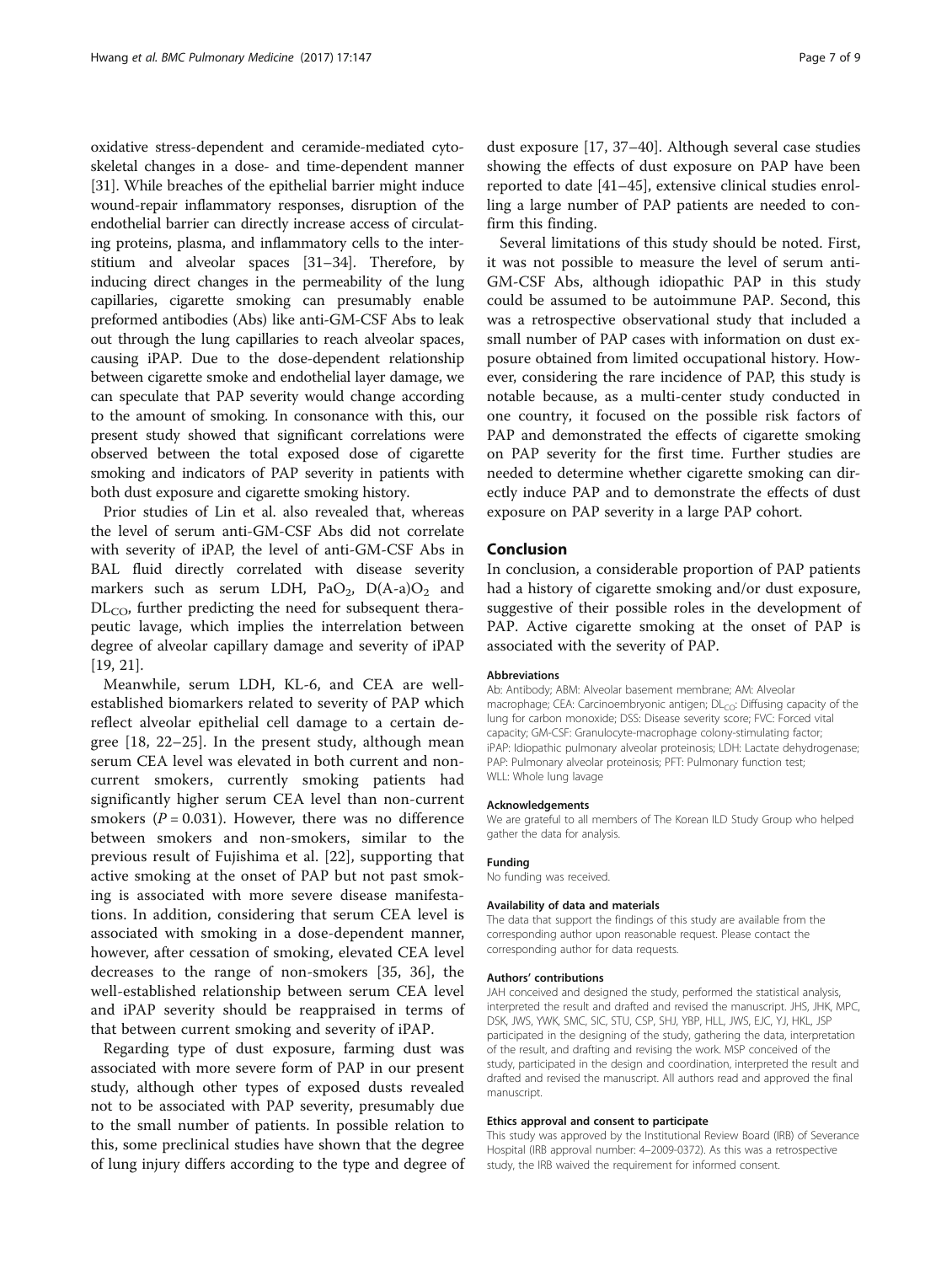#### <span id="page-7-0"></span>Consent for publication

Not applicable.

#### Competing interests

The authors declare that they have no competing interests.

### Publisher's Note

Springer Nature remains neutral with regard to jurisdictional claims in published maps and institutional affiliations.

#### Author details

<sup>1</sup>Department of Pulmonary and Critical Care Medicine, University of Ulsan College of Medicine, Asan Medical Center, Seoul, South Korea. <sup>2</sup> Division of Pulmonology, Department of Internal Medicine, Institute of Chest Diseases, Severance Hospital, Yonsei University, College of Medicine, Seoul, South Korea. <sup>3</sup>Division of Pulmonary and Critical Care Medicine, Samsung Medical Center, Sungkyunkwan University School of Medicine, Seoul, South Korea. 4 Division of Pulmonary and Critical Care Medicine, University of Ulsan College of Medicine, Asan Medical Center, Seoul, South Korea. <sup>5</sup>Division of Pulmonary and Critical Care Medicine, Department of Internal Medicine and Lung Institute, Seoul National University College of Medicine, Seoul, South Korea. <sup>6</sup>Division of Pulmonary and Critical Care Medicine, Department of Internal Medicine, Kyungpook National University Hospital, Daegu, South Korea. <sup>7</sup>Division of Allergy and Respiratory Medicine, Department of Internal Medicine, Soonchunhyang University Seoul Hospital, Seoul, South Korea. 8 Division of Allergy and Respiratory Medicine, Department of Internal Medicine, Soonchunhyang University Bucheon Hospital, Bucheon, South Korea. <sup>9</sup>Division of Pulmonology, Department of Internal Medicine, Gachon University Gil Medical Center, Incheon, South Korea. 10Division of Pulmonary, Allergy and Critical Care Medicine, Department of Internal Medicine, Hallym University Kangdong Sacred Heart Hospital, Seoul, South Korea. <sup>11</sup>Pulmonary Division, Department of Internal Medicine, Inha University Hospital, Incheon, South Korea. 12Division of Pulmonary Medicine, Department of Internal Medicine, Chung Ang University College of Medicine, Seoul, South Korea. <sup>13</sup>Division of Respiratory and Critical Care Medicine, Department of Internal Medicine, Korea University Anam Hospital, Korea University College of Medicine, Seoul, South Korea. 14Division of Pulmonary Medicine, Department of Internal Medicine, Ulsan University Hospital, University of Ulsan College of Medicine, Ulsan, South Korea. 15Division of Critical Care and Pulmonary Medicine, Department of Internal Medicine, Inje University Busan Paik Hospital, Busan, South Korea. <sup>16</sup>Division of Pulmonary and Critical Care Medicine, Department of Internal Medicine, Seoul National University College of Medicine, Seoul National University Bundang Hospital, Seongnam, South Korea. 17Division of Pulmonology, Department of Internal Medicine, Institute of Chest Diseases, Severance Hospital, Yonsei University, College of Medicine, 50-1 Yonsei-ro, Seodaemun-gu, Seoul 120-752, South Korea.

## Received: 1 April 2017 Accepted: 14 November 2017 Published online: 21 November 2017

#### References

- 1. Rosen SH, Castleman B, Liebow AA. Pulmonary alveolar proteinosis. N Engl J Med. 1958;258(23):1123–42.
- 2. Borie R, Danel C, Debray MP, Taille C, Dombret MC, Aubier M, Epaud R, Crestani B. Pulmonary alveolar proteinosis. Eur Respir Rev. 2011;20(120): 98–107.
- 3. Shah PL, Hansell D, Lawson PR, Reid KB, Morgan C. Pulmonary alveolar proteinosis: clinical aspects and current concepts on pathogenesis. Thorax. 2000;55(1):67–77.
- 4. Trapnell BC, Whitsett JA, Nakata K. Pulmonary alveolar proteinosis. N Engl J Med. 2003;349(26):2527–39.
- 5. Seymour JF, Presneill JJ. Pulmonary alveolar proteinosis: progress in the first 44 years. Am J Respir Crit Care Med. 2002;166(2):215–35.
- 6. Carey B, Trapnell BC. The molecular basis of pulmonary alveolar proteinosis. Clin Immunol (Orlando, Fla). 2010;135(2):223–35.
- 7. Kitamura T, Uchida K, Tanaka N, Tsuchiya T, Watanabe J, Yamada Y, Hanaoka K, Seymour JF, Schoch OD, Doyle I, et al. Serological diagnosis of idiopathic pulmonary alveolar proteinosis. Am J Respir Crit Care Med. 2000;162(2 Pt 1): 658–62.
- 8. Chaulagain CP, Pilichowska M, Brinckerhoff L, Tabba M, Erban JK. Secondary pulmonary alveolar proteinosis in hematologic malignancies. Hematol/ oncology and stem cell therapy. 2014;7(4):127–35.
- 9. Whitsett JA, Wert SE, Trapnell BC. Genetic disorders influencing lung formation and function at birth. Hum Mol Genet. 2004;13 Spec No 2:R207–15.
- 10. Inoue Y, Trapnell BC, Tazawa R, Arai T, Takada T, Hizawa N, Kasahara Y, Tatsumi K, Hojo M, Ichiwata T, et al. Characteristics of a large cohort of patients with autoimmune pulmonary alveolar proteinosis in Japan. Am J Respir Crit Care Med. 2008;177(7):752–62.
- 11. Xu Z, Jing J, Wang H, Xu F, Wang J. Pulmonary alveolar proteinosis in China: a systematic review of 241 cases. Respirology (Carlton, Vic). 2009;14(5):761–6.
- 12. Bonella F, Bauer PC, Griese M, Ohshimo S, Guzman J, Costabel U. Pulmonary alveolar proteinosis: new insights from a single-center cohort of 70 patients. Respir Med. 2011;105(12):1908–16.
- 13. Byun MK, Kim DS, Kim YW, Chung MP, Shim JJ, Cha SI, ST U, Park CS, Jeong SH, Park YB, et al. Clinical features and outcomes of idiopathic pulmonary alveolar proteinosis in Korean population. J Korean Med Sci. 2010;25(3):393–8.
- 14. Schoch OD, Schanz U, Koller M, Nakata K, Seymour JF, Russi EW, Boehler A. BAL findings in a patient with pulmonary alveolar proteinosis successfully treated with GM-CSF. Thorax. 2002;57(3):277–80.
- 15. Wang BM, Stern EJ, Schmidt RA, Pierson DJ. Diagnosing pulmonary alveolar proteinosis. A review and an update. Chest. 1997;111(2):460–6.
- 16. Holbert JM, Costello P, Li W, Hoffman RM, Rogers RM. CT features of pulmonary alveolar proteinosis. AJR Am J Roentgenol. 2001;176(5):1287–94.
- 17. Adamis Z, Tatrai E, Honma K, Ungvary G. Vitro and in vivo assessment of the pulmonary toxicity of cellulose. J Applied Toxicol : JAT. 1997;17(2):137–41.
- 18. Hoffman RM, Rogers RM. Serum and lavage lactate dehydrogenase isoenzymes in pulmonary alveolar proteinosis. Am Rev Respir Dis. 1991; 143(1):42–6.
- 19. Seymour JF, Doyle IR, Nakata K, Presneill JJ, Schoch OD, Hamano E, Uchida K, Fisher R, Dunn AR. Relationship of anti-GM-CSF antibody concentration, surfactant protein a and B levels, and serum LDH to pulmonary parameters and response to GM-CSF therapy in patients with idiopathic alveolar proteinosis. Thorax. 2003;58(3):252–7.
- 20. Tazawa R, Trapnell BC, Inoue Y, Arai T, Takada T, Nasuhara Y, Hizawa N, Kasahara Y, Tatsumi K, Hojo M, et al. Inhaled granulocyte/macrophagecolony stimulating factor as therapy for pulmonary alveolar proteinosis. Am J Respir Crit Care Med. 2010;181(12):1345–54.
- 21. Lin FC, Chang GD, Chern MS, Chen YC, Chang SC. Clinical significance of anti-GM-CSF antibodies in idiopathic pulmonary alveolar proteinosis. Thorax. 2006;61(6):528–34.
- 22. Fujishima T, Honda Y, Shijubo N, Takahashi H, Abe S. Increased carcinoembryonic antigen concentrations in sera and bronchoalveolar lavage fluids of patients with pulmonary alveolar proteinosis. Respir; Int Rev Thoracic Dis. 1995;62(6):317–21.
- 23. Fang SC, KH L, Wang CY, Zhang HT, Zhang YM. Elevated tumor markers in patients with pulmonary alveolar proteinosis. Clin Chem Lab Med. 2013; 51(7):1493–8.
- 24. Hirakata Y, Kobayashi J, Sugama Y, Kitamura S. Elevation of tumour markers in serum and bronchoalveolar lavage fluid in pulmonary alveolar proteinosis. Eur Respir J. 1995;8(5):689–96.
- 25. Inoue Y, Nakata K, Arai T, Tazawa R, Hamano E, Nukiwa T, Kudo K, Keicho N, Hizawa N, Yamaguchi E, et al. Epidemiological and clinical features of idiopathic pulmonary alveolar proteinosis in Japan. Respirol (Carlton, Vic). 2006;11 Suppl:S55–60.
- 26. Donaghy M, Rees AJ. Cigarette smoking and lung haemorrhage in glomerulonephritis caused by autoantibodies to glomerular basement membrane. Lancet (London, England). 1983;2(8364):1390–3.
- 27. Herody M, Duvic C, Noel LH, Nedelec G, Grunfeld JP. Cigarette smoking and other inhaled toxins in anti-GBM disease. Contrib Nephrol. 2000;130:94–102.
- 28. Keller F, Nekarda H. Fatal relapse in Goodpasture's syndrome 3 years after plasma exchange. Resp; Int Rev Thorac Dis. 1985;48(1):62–6.
- 29. Jennings L, Roholt OA, Pressman D, Blau M, Andres GA, Brentjens JR. Experimental anti-alveolar basement membrane antibody-mediated pneumonitis. I. The role of increased permeability of the alveolar capillary wall induced by oxygen. J Immunol (Baltimore, Md: 1950). 1981;127(1):129–34.
- 30. Yamamoto T, Wilson CB. Binding of anti-basement membrane antibody to alveolar basement membrane after intratracheal gasoline instillation in rabbits. Am J Pathol. 1987;126(3):497–505.
- 31. Schweitzer KS, Hatoum H, Brown MB, Gupta M, Justice MJ, Beteck B, Van Demark M, Gu Y, Presson RG Jr, Hubbard WC, et al. Mechanisms of lung